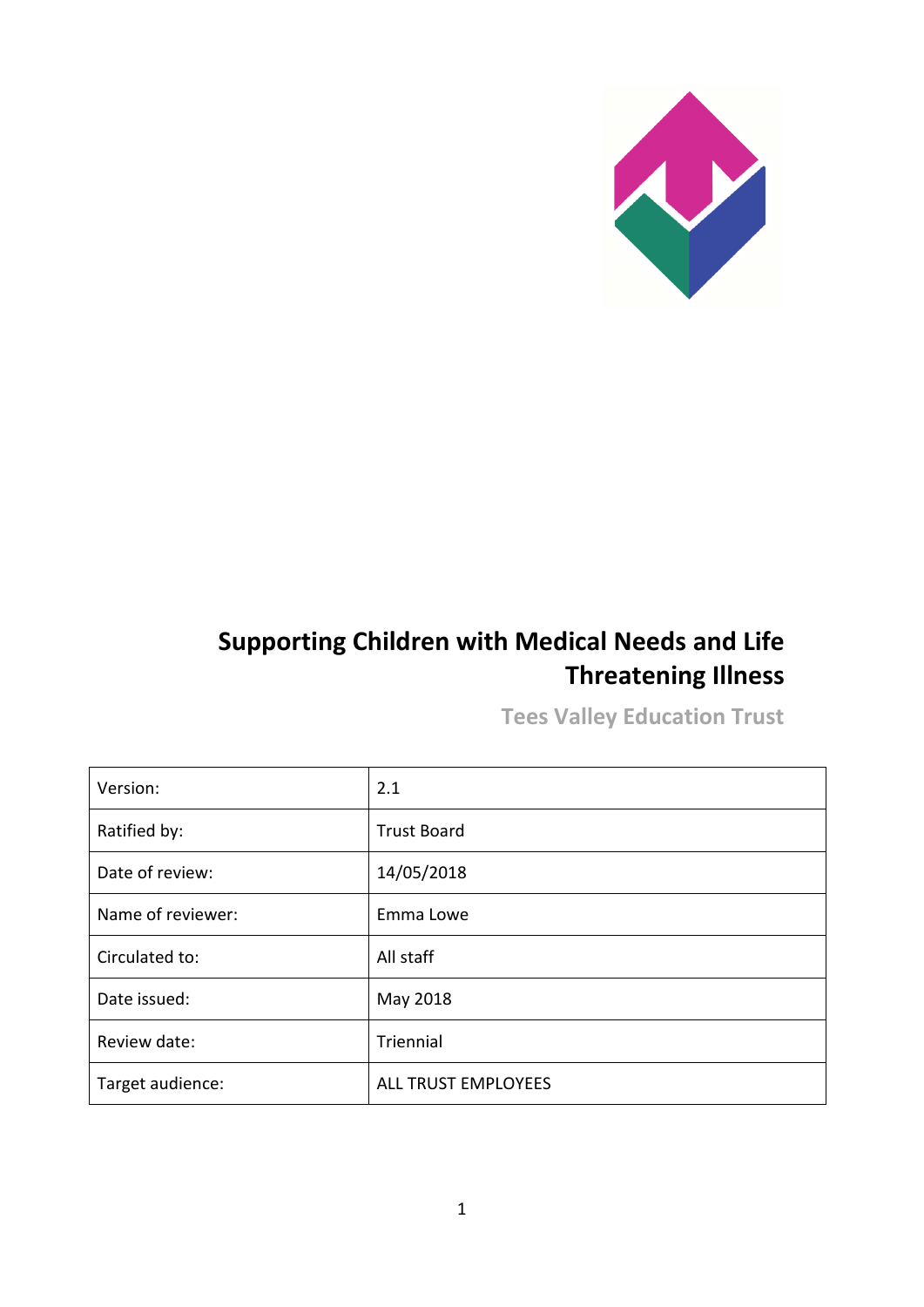

#### **TABLE OF CONTENTS**

| $\mathbf{1}$    |                                                                           |  |
|-----------------|---------------------------------------------------------------------------|--|
| $\overline{2}$  |                                                                           |  |
| 3               |                                                                           |  |
| 4               | SUPPORTING CHILDREN WITH MEDICAL NEEDS / LIFE THREATENING ILLNESS  4      |  |
| 5.              |                                                                           |  |
| 6               |                                                                           |  |
| $\overline{7}$  |                                                                           |  |
| 8               |                                                                           |  |
| 9               | EXTERNAL PROVISION (E.G. AFTER ACADEMY CLUBS, OTHER EXTERNAL PERSONNEL) 6 |  |
| 10              |                                                                           |  |
|                 |                                                                           |  |
| 12              |                                                                           |  |
| 13 <sup>1</sup> |                                                                           |  |
|                 |                                                                           |  |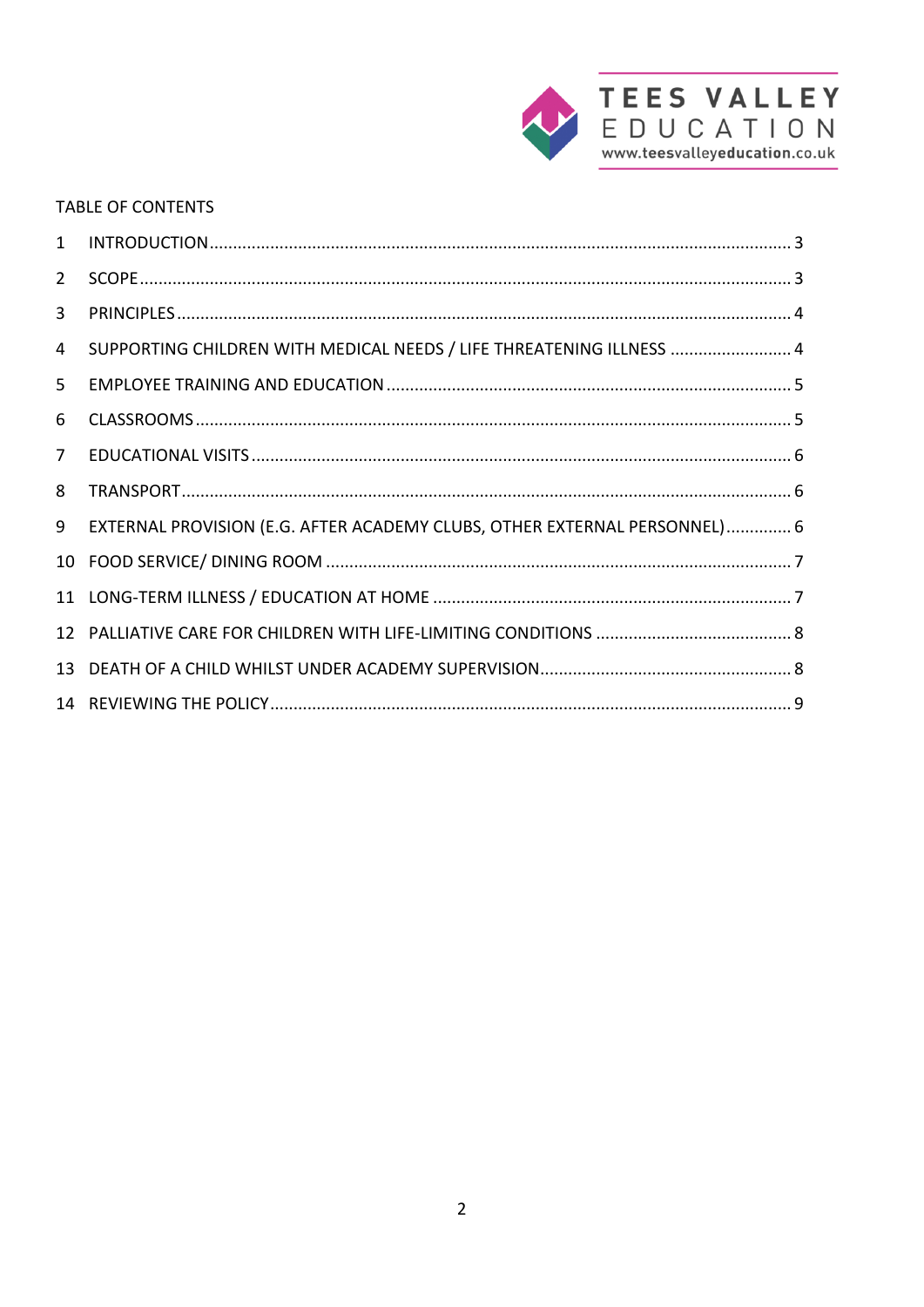### <span id="page-2-0"></span>**INTRODUCTION**

To safeguard and promote the welfare of all pupils and staff within the Tees Valley Education Trust of Academies (hereafter referred to as the 'Trust'), the TVE Senior Leadership Team and Trust Board (hereafter referred to as the 'Board') will act in accordance with Section 100 of the Children and Families Act 2014, which places a duty on governing bodies of maintained schools, proprietors of academies, and management committees of PRUs to make arrangements for supporting pupils at their school with medical conditions.

The TVE Trust Board has a designated Trustee with responsibility for overseeing Safeguarding across the Trust; the Board must have regard to guidance issued to schools and academies on behalf of the Secretary of State.

This policy is written with reference to the following TVE policies and Government documents:

- DfE 'Keeping children Safe in Education' (July 2015)
- DfE 'Supporting pupils at school with medical conditions' (December 2015)
- DfE 'Ensuring a good education for children who cannot attend school because of health needs' (September 2013)
- Equality Act 2010
- TVE Education Visits Policy
- TVE Intimate Care Policy
- TVE Medicines Policy
- TVE Oxygen Policy

#### <span id="page-2-1"></span>**SCOPE**

The Trust takes seriously its responsibility to safeguard and promote the welfare of the children and young people in its care. Meeting a pupil's medical needs is one aspect of safeguarding.

In order to minimise the incidence of life-threatening incidents, all academies within the Trust will maintain the same procedure for addressing life threatening conditions by maintaining Individual Health Care Plan's (IHCP) for any student whose parent / guardian, physicians and other stakeholders have informed the Academy in writing that the student(s) has a medical need and/or potentially life-threatening illness.

It includes the following group(s) of children:

- Any child with a diagnosed medical condition
- Any child with a life threatening illness
- Any child with a life limiting condition

It applies to all children who are registered on roll of an academy, whilst:

- Being educated on academy premises (or other off-site provision by agreement)
- On an educational visit

Certain aspects of this policy will extend to those children:

- Being educated at home during illness by the Home & Hospital Teaching Service (whilst still on an academy roll)
- Being educated in hospital by the Home & Hospital Teaching Service (whilst still on an academy roll)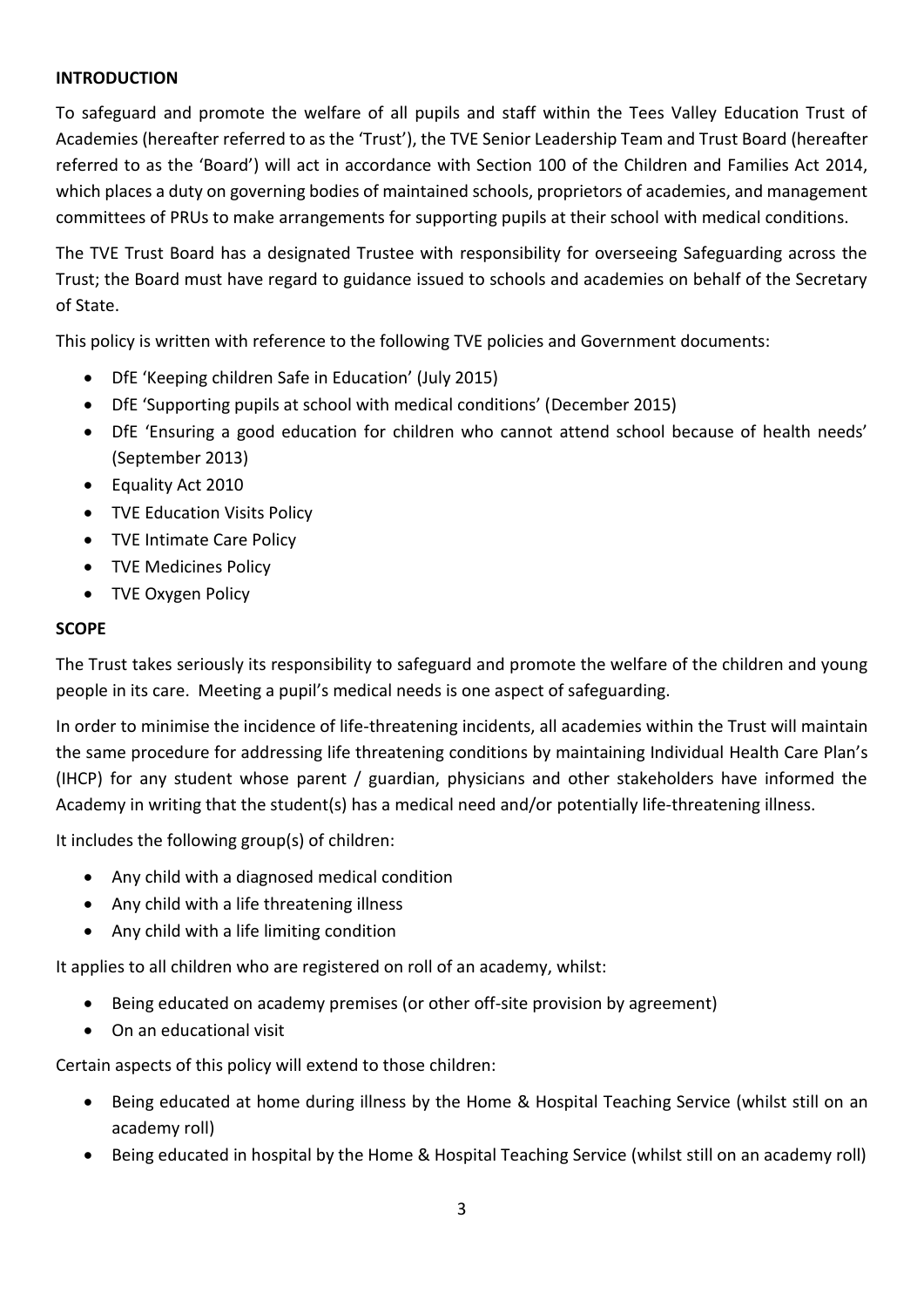#### <span id="page-3-0"></span>**PRINCIPLES**

All pupils with medical conditions and/or life threatening illness will be properly supported so that, wherever possible, they have full access to education, including school trips and physical education. To ensure children with medical needs are not discriminated against, every effort will be undertaken to make reasonable adjustments to allow equal participation for all.

Where the Academy is unable to offer equal participation, for example because it would be unsafe for the child to do so, the CEO will, in consultation with the Head of Academy, SLT, teacher and parents, consider offering alternative options which would enable the child(ren) concerned to fully participate.

The Trust will ensure that parents/carers are made fully aware of their responsibilities in relation to making the Academy aware of their child's medical needs. This will be communicated to parents/carers in written and electronic format.

The Board will ensure that arrangements are in place in each academy to support pupils with medical conditions. Support, for the purposes of this policy, refers to staff, medication or equipment.

Employees will never assume that every child with the same condition requires the same treatment.

The Board and senior leaders will ensure that designated staff consult health and social care professionals, pupils and parents to ensure that the needs of children with medical conditions are effectively supported.

#### <span id="page-3-1"></span>**SUPPORTING CHILDREN WITH MEDICAL NEEDS / LIFE THREATENING ILLNESS**

In order to support children with medical needs and minimise the incidence of life-threatening incidents, the academy's SENDCo will have responsibility for ensuring that all aspects of the system of identifying children with life threatening illnesses and preparations to deal with life-threatening reactions are properly undertaken.

This will include:

- Provision of training and education for all academy employees (and volunteers) to provide emergency treatment for children medical needs, life-threatening or life-limiting illnesses.
- Ensuring that the procedures documented in this policy are fully maintained.

The SENDCo will write the Individual Health Care Plan (IHCP) in conjunction with the child's parent/ guardian (see Appendix A). This information is then checked by the academy nurse at the first opportunity. The academy accepts that the information given by the parents is accurate up until the point where the information has been verified by the academy nurse. Any concerns at this point would be raised with the parent, the academy nurse and any other appropriate professionals.

Photographs of a student with a medical condition or life-threatening allergy will be attached to the IHCP with the permission of the parent / guardian.

Parents must accept that in order for the academy to effectively manage the child's illness there is a need for whole academy awareness. This will mean that the information relating to the treatment of their child's illness is available in communal areas. This will be discussed with parents during the initial meeting. Refusal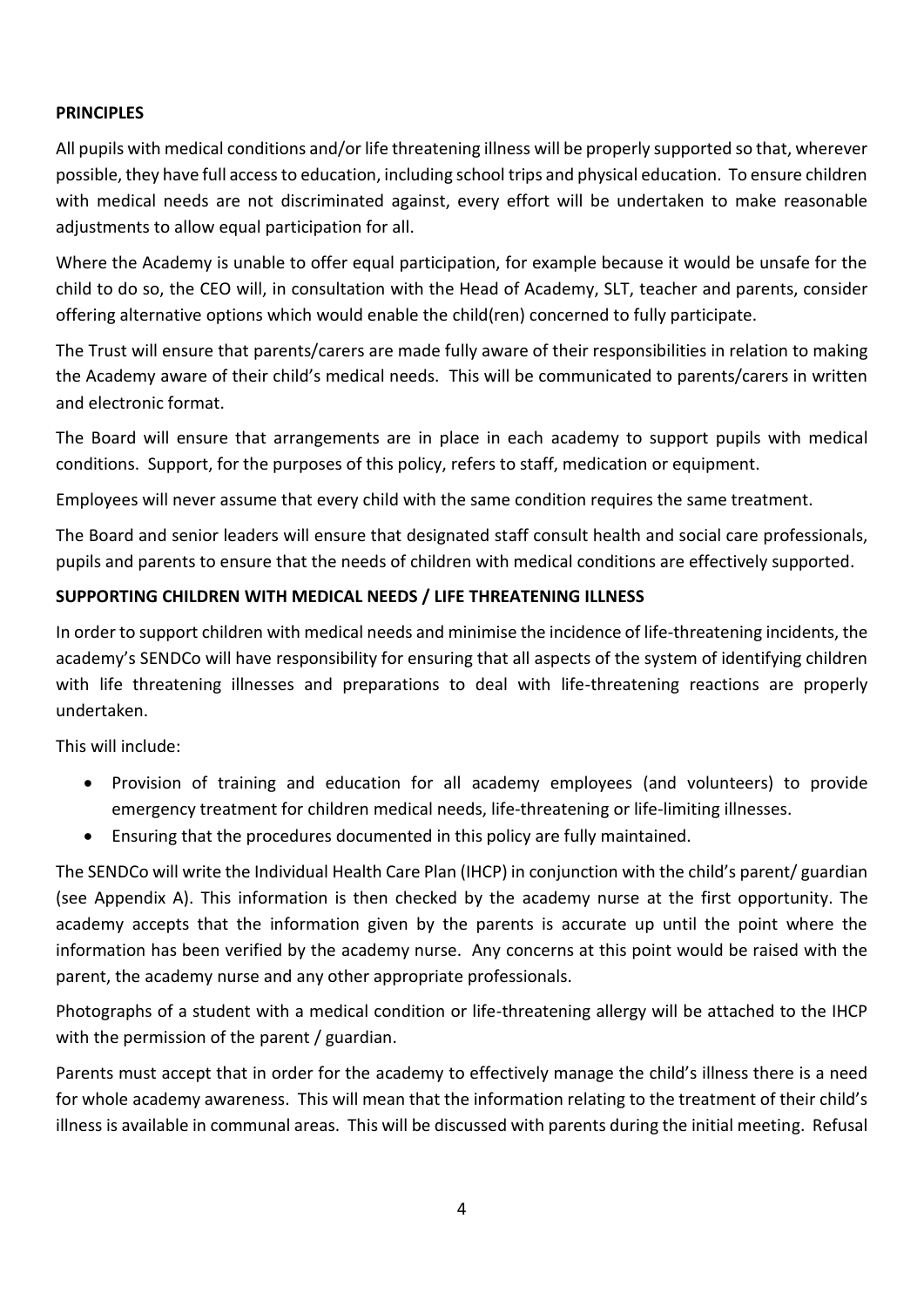to give consent will mean that the parent then accepts responsibility for the management of their child's medical condition.

A parent or guardian of a student with a life threatening condition is responsible for providing medication and other items related to the child's needs (as stipulated in the child's IHCP).

Ensuring that at all times when the child is the responsibility of academy staff, that there is a member of staff who is trained in the management and treatment of the child's medical needs, with access to the child's medicines, available on the academy premises when the child is there, or who accompanies any educational visit which the student participates in which is away from the academy premises.

IHCPs will be reviewed annually (parents, academy, relevant professionals) or when there is a change to the students medical condition.

After IHCPs have been completed the SENDCo in conjunction with the academy nurse will ensure that all relevant staff are appropriately trained.

Copies of IHCP's will be made available to: Class Teacher & TA; Cook/Catering Manager (when relevant); Senior Lunchtime Supervisor; Office Staff; Staff Room notice board; Senior Leadership Team; Designated First Aid staff; Sports Leads; SENDCo.

#### <span id="page-4-0"></span>**EMPLOYEE TRAINING AND EDUCATION**

Initial employee training and education will include (but not be limited to):

- First Aid Training / Paediatric First Aid Training.
- A description / definition of the child's condition, likely triggers, signs and symptoms and treatment processes.
- Specific steps to follow in the event of an emergency.
- An up-to-date medical record of training.
- Activating Emergency Medical Response Dial 999.
- Location of emergency medicines.

All staff have information on each child in Academy with a medical need.

#### <span id="page-4-1"></span>**CLASSROOMS**

Teachers who are trained in providing emergency first aid treatment must be familiar with the IHCP of students in their class, and respond to emergencies in the manner set out in the student's IHCP. The SENDCo, in conjunction with the academy nurse, will keep an up to date register of all staff who hold First Aid and Paediatric First Aid certificates.

All IHCP's should be kept together in a clearly visible area, and within easy reach in each classroom.

<span id="page-4-2"></span>It is the responsibility of the Class Teacher to ensure that all supply staff are aware of students in their class with a medical condition or life-threatening illness and the location of IHCP's. In this event, a note should be made in the class register indicating that a child has a life-threatening condition.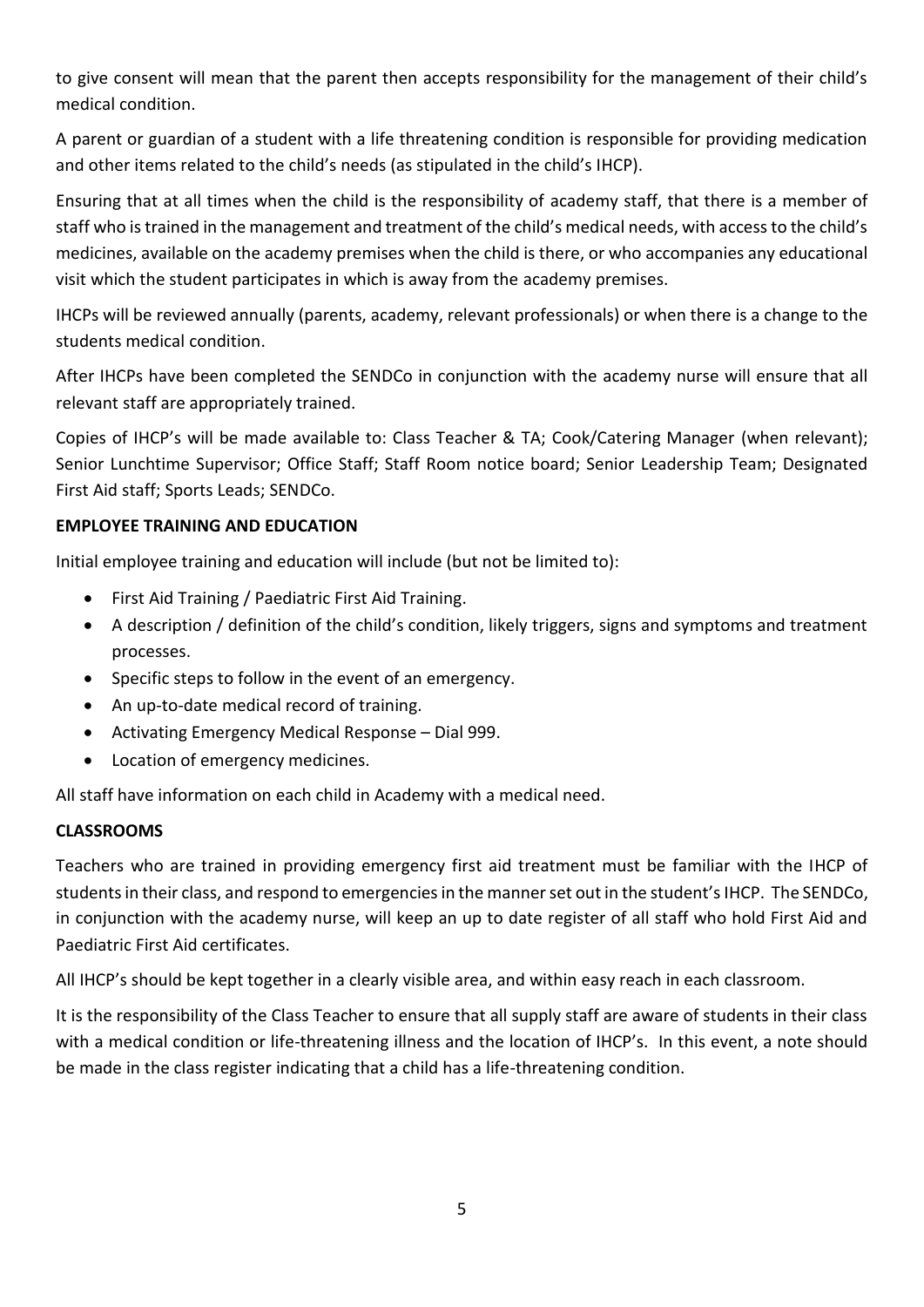#### **EDUCATIONAL VISITS**

Prior to an educational visit taking place, a discussion will take place between the parent and a member of the academy staff in order to clarify the appropriateness of the visit in relation to the child's medical needs (For further information please see Educational Visits Policy).

When planning educational visits, the lead member of staff for the visit or EVC should, as part of their risk assessment, give consideration to children in the group with medical needs, and in particular to:

- the correct ratio of staff are in attendance in relation to the children's Key Stage
- staff hold the relevant First Aid certificate in relation to the children's Key Stage
- the proximity of the venue to the nearest Hospital
- site accessibility for emergency service personnel and response vehicles
- the quality and consistency of mobile phone connectivity, or other means of communication

The academy nurse or specialist hospital nursing teams (i.e. Diabetes, Epilepsy, and Urology) can be consulted, and will assist if necessary.

## <span id="page-5-0"></span>**TRANSPORT**

The Trust has a duty to ensure that arrangements are in place in relation to pupils with medical conditions travelling to and from school by Local Authority Transport. This should include what should be done in emergency situations whilst children are being transported.

Where pupils have life threatening medical conditions, IHCPs should be carried on vehicles (Mini bus and Taxi).

All academies will ask parents/carers to complete a separate Transport Medical form which provides the driver / escort with the key information they will require in the event of an emergency. (See Appendix D).

Trust staff must follow the Trust Oxygen Policy for pupils who require oxygen on visits, as there are strict guidelines regarding the safe transportation of oxygen.

## <span id="page-5-1"></span>**EXTERNAL PROVISION (E.G. AFTER ACADEMY CLUBS, OTHER EXTERNAL PERSONNEL)**

Activities organised by the academy must be consistent with academy policies and procedures regarding medical conditions and life-threatening illnesses, that is, there should always be a trained adult who is familiar with the child's IHCP and knows where and how to access treatment.

With written parental permission, the coach or member of staff in charge of the activity will be provided with a list of students who have medical needs and/or a life-threatening condition.

Where permission is given, it is the responsibility of the Head of Academy and SENDCo to ensure that all outside agencies are aware of the child's medical condition, emergency procedures and the location of the nearest trained member of staff.

If parents refuse permission for information to be shared, the academy will refuse to allow the child to attend for safety reasons.

When the Board has granted permission for a parent to choose to employ their own health professional(s) to work in the academy to care for their child's medical needs (usually via a Direct Payment), then this Policy,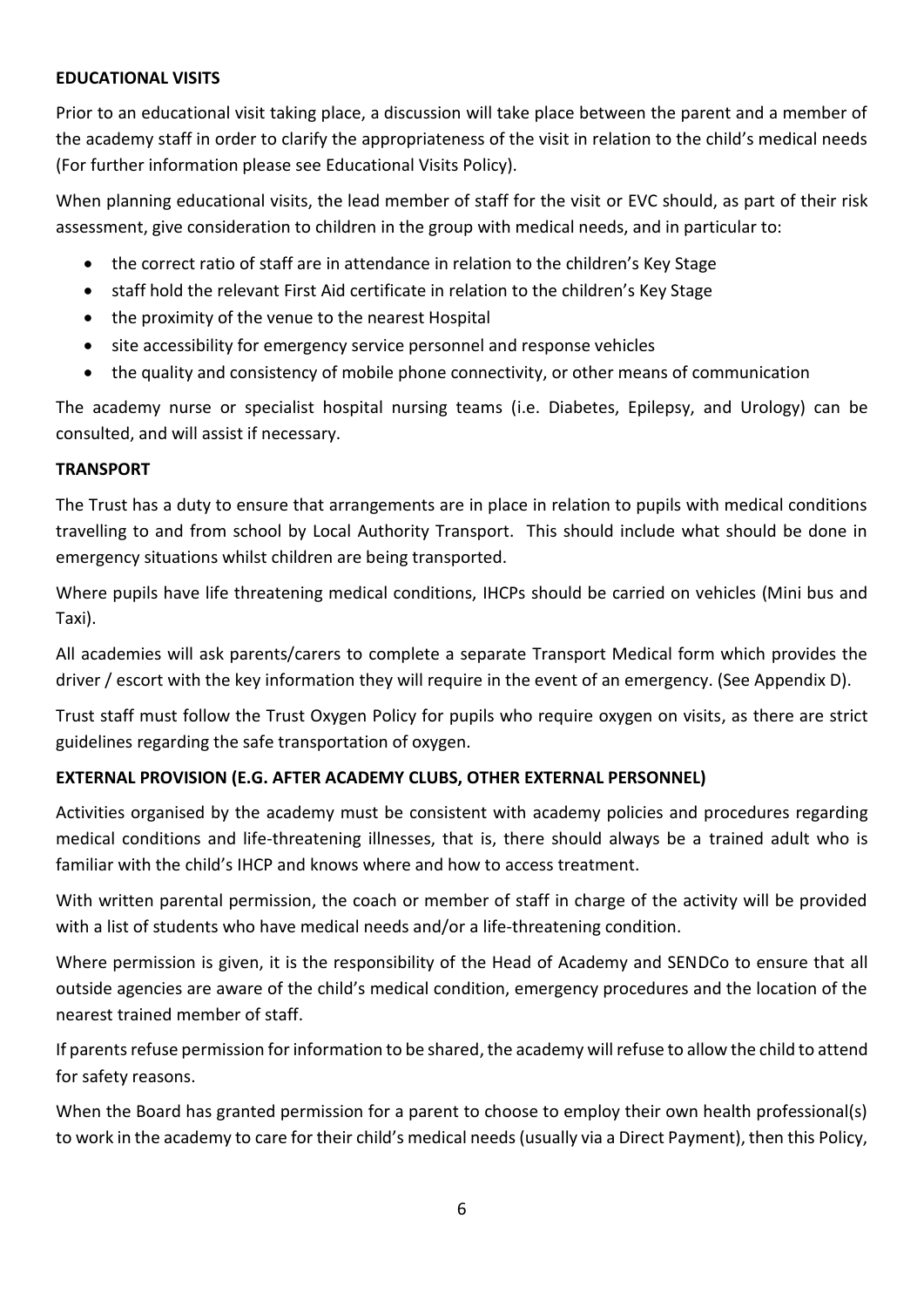along with the Intimate Care Policy, Medicines Policy and Academy Staff Handbook will be adhered to, without exception.

## <span id="page-6-0"></span>**FOOD SERVICE/ DINING ROOM**

The SENDCo will provide the Cook/Catering manager with a list (and photographs) of children whose medical needs are deemed to be life threatening.

Where the child's medical needs relate to diet, further guidance will be sought from the parents/ carer and where appropriate a meeting will be held with relevant bodies to identify the child's dietary requirements. A letter will be completed where this affects what the child should eat in academy (See Appendix C).

The Senior Lunchtime Supervisor holds responsibility for ensuring lunchtime staff are aware of children with life threatening medical conditions. In the event of an emergency, the nearest first aider will be called. The emergency medical services will be called immediately.

## <span id="page-6-1"></span>**LONG-TERM ILLNESS / EDUCATION AT HOME**

Local Authorities (LAs) are responsible for arranging suitable education for children who, because of illness or other reasons, would not receive suitable education without such provision. This means that where a child cannot attend school (for 15 days or more) because of health problems, and would not otherwise receive a suitable full-time education, the LA is responsible for arranging provision. This provision is usually coordinated by a LA Home & Hospital Teaching Service; staff supporting children at home are usually qualified Teachers.

Depending upon the illness and length of time out of school, the child may still remain on the academy roll whilst they are being educated at home. It is considered good practice, and Trust policy, for links to be maintained with the parent, child and Home & Hospital Teaching Service throughout this period. Academies will ensure that:

- A named member of Pastoral Staff will act as liaison and a point of contact between parent, child and Home & Hospital Teaching Service.
- The named member of staff will liaise between the parent and Class Teacher and coordinate work to be hand delivered to the family home, at a time convenient to the parent, usually on a weekly/fortnightly basis.
- The named member of staff will check upon the welfare of the child whilst attending the family home and make any necessary referrals to support services, as deemed appropriate.
- The named member of staff will liaise with the appropriate medical professional(s) to consult with, and draw up plans and risk assessments for, the safe re-integration of the child to the Academy. By agreement with parents and other professionals, the return may be on a part-time basis, in the initial stages.
- In certain circumstances, written medical confirmation is required before the child is allowed to return (e.g. following a major operation, reconstructive surgery).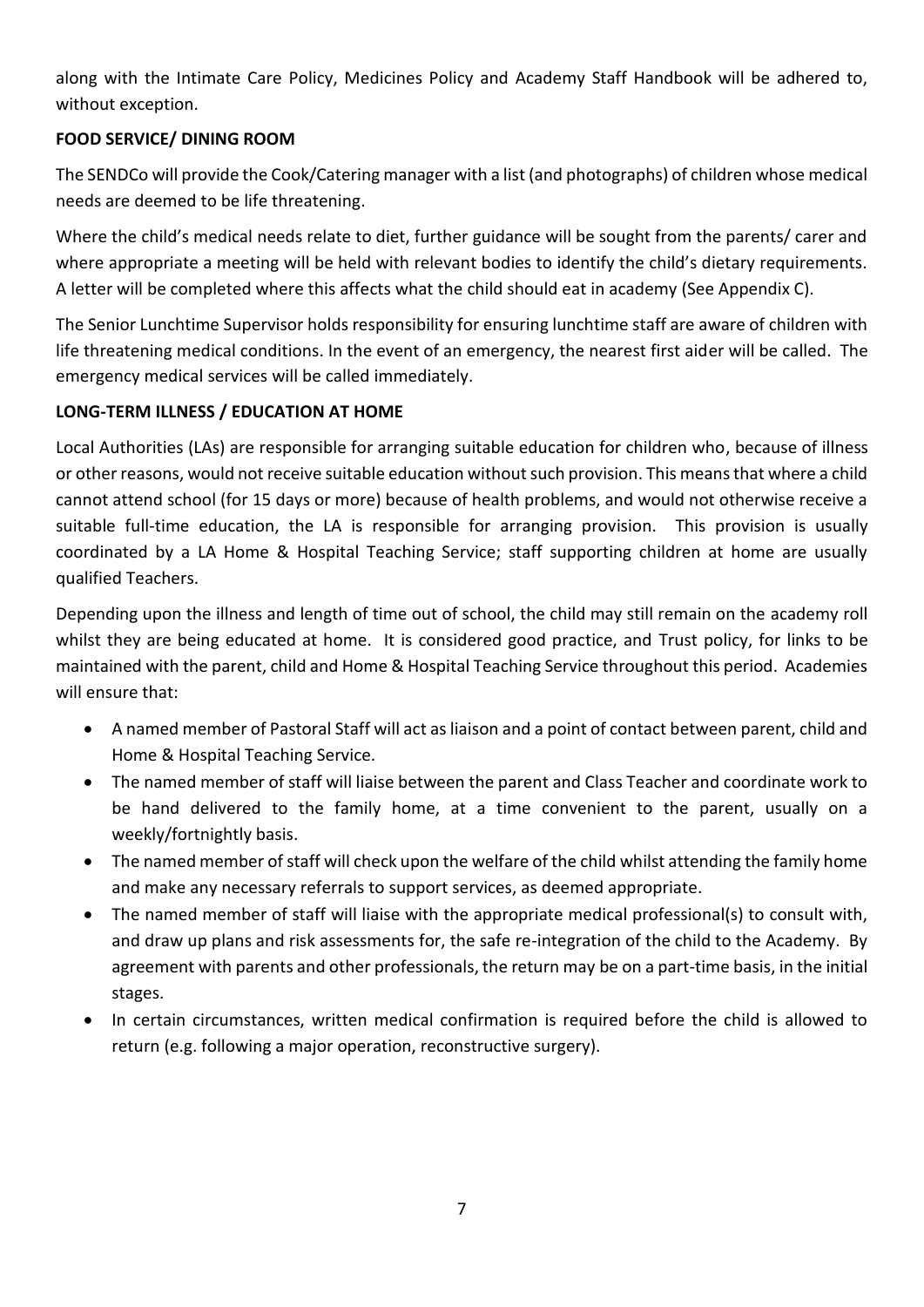#### <span id="page-7-0"></span>**12 PALLIATIVE CARE FOR CHILDREN WITH LIFE-LIMITING CONDITIONS**

Children with complex and life-limiting conditions, may, at some stage during their education, require palliative care because their condition has deteriorated to an extent that it would be difficult for them to access school on a full-time basis. Because a greater level of care is required, a coordinated transition is usually made with the child being cared for in various settings: in hospital, at home, or in a children's hospice. In some circumstances, care can also continue in the school setting whilst the child is being educated, providing the child, the parents and all professionals involved agree that it is safe to do so and within the child's best interest. Arrangements such as this usually involve the child accessing school for a specified number of hours each week.

The CEO reserve the right to make the final decision on educating children who are receiving palliative care on TVE premises.

#### <span id="page-7-1"></span>**13 DEATH OF A CHILD WHILST UNDER ACADEMY SUPERVISION**

Death at any time is traumatic for relatives and friends of the deceased, but more so when it is the unexpected death of a child.

Within TVE academies, risk assessments are carried out every day in order to keep children safe from harm, however, other factors such as pre-existing health conditions may contribute to the sudden death of a child.

If the unfortunate incident of a sudden child death occurs, the following steps will be taken:

- Every effort will be made to revive the casualty by a trained first aider.
- Emergency services will be contacted immediately by a member of staff.
- Any children in the area will be moved by staff to minimise any trauma.
- The Head of Academy or Deputy Head of Academy will immediately notify the parents/carers or next of kin, informing them that the child has been taken to hospital by the emergency services.
- The Head of Academy will immediately inform the Local Safeguarding Children's Board (LSCB) and members of the Board. Local protocols will determine the relevant services that the LSCB should involve (i.e. Police, Social services, Ofsted, Department of Health, Health & Safety Executive, Coroner). A full investigation will then commence.
- The CEO / Executive Head and Head teacher will take advice from the LSCB on addressing those staff who were in the vicinity when the death occurred, those who had direct involvement in resuscitation, and staff who have any information which could prove helpful for those investigating the death.
- Staff will be required to formally record the details of their involvement on CPOMS and sign a copy of the transcript. A copy of this record will be retained by the academy and given to the investigation team. All recorded information may form part of the investigation and be used as legal evidence.
- The Head of Academy will make arrangements to inform other parents/carers and provide relevant support to staff, children and parents.
- The academy will consult with the LSCB to consider the most appropriate course of action to allow the academy community to move forward. This could include asking specially trained Bereavement Counsellors and Child Psychologists to work with those who have been most affected.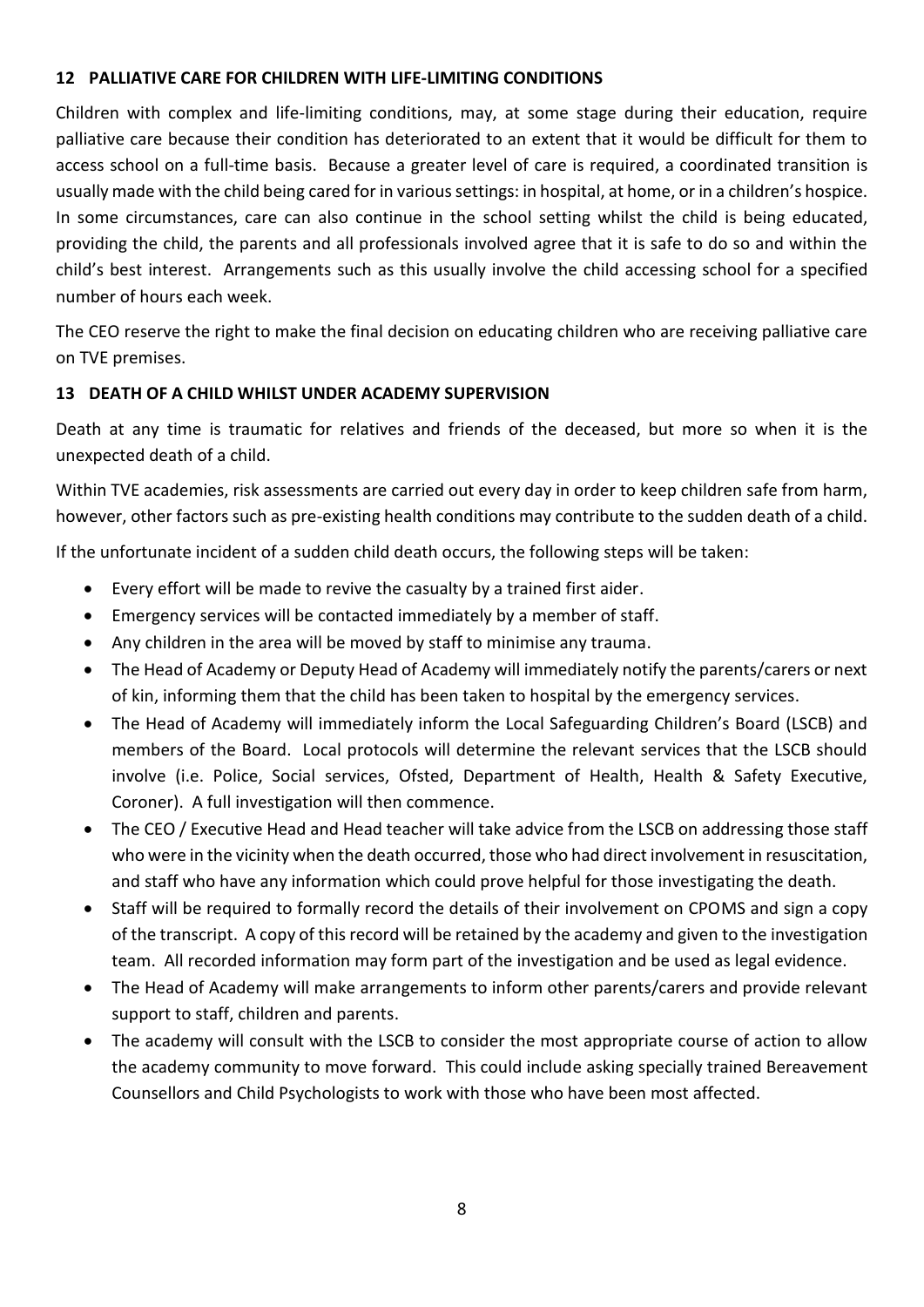#### <span id="page-8-0"></span>**REVIEWING THE POLICY**

This Policy will be reviewed triennially by Tees Valley Education SLT. Any amendments will be shared with the Board for approval.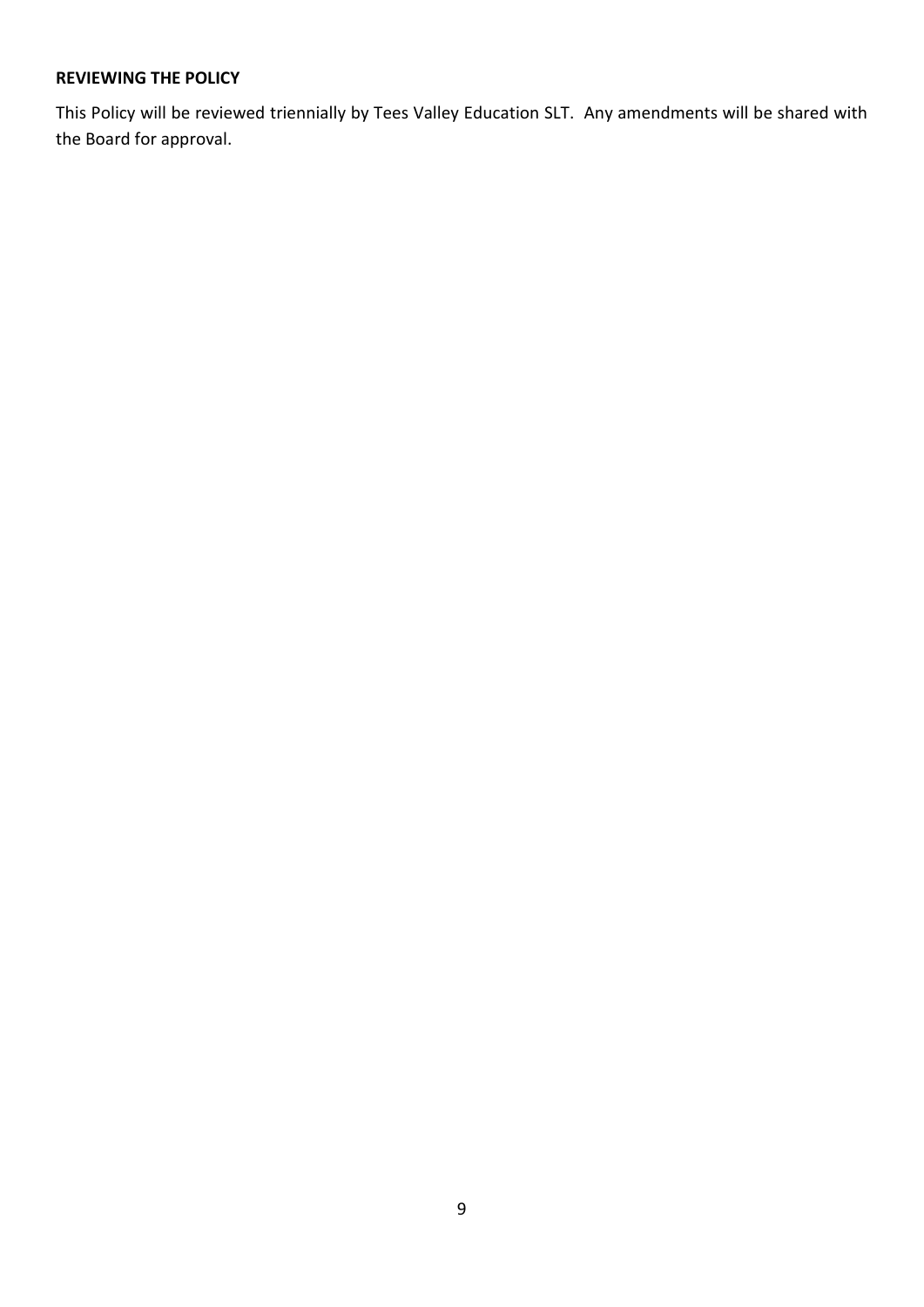

## Tees Valley Education

## **NAME** Academy

# Individual Medical Care Plan

| Name:                         | Year Group:                                | Photograph                |
|-------------------------------|--------------------------------------------|---------------------------|
|                               |                                            |                           |
| D.O.B                         |                                            |                           |
|                               |                                            |                           |
| Year Group:                   |                                            |                           |
|                               |                                            |                           |
|                               |                                            |                           |
| Details of Condition:         |                                            | Parental Responsibility:  |
|                               |                                            |                           |
|                               |                                            |                           |
|                               |                                            |                           |
|                               |                                            |                           |
| Daily Requirements in Academy |                                            |                           |
|                               |                                            |                           |
|                               |                                            |                           |
|                               |                                            |                           |
|                               |                                            |                           |
|                               |                                            |                           |
|                               | Additional Information / care requirements |                           |
|                               |                                            |                           |
|                               |                                            |                           |
|                               |                                            |                           |
|                               |                                            |                           |
|                               |                                            |                           |
| <b>Emergency Procedure:</b>   |                                            | <b>Emergency Contact:</b> |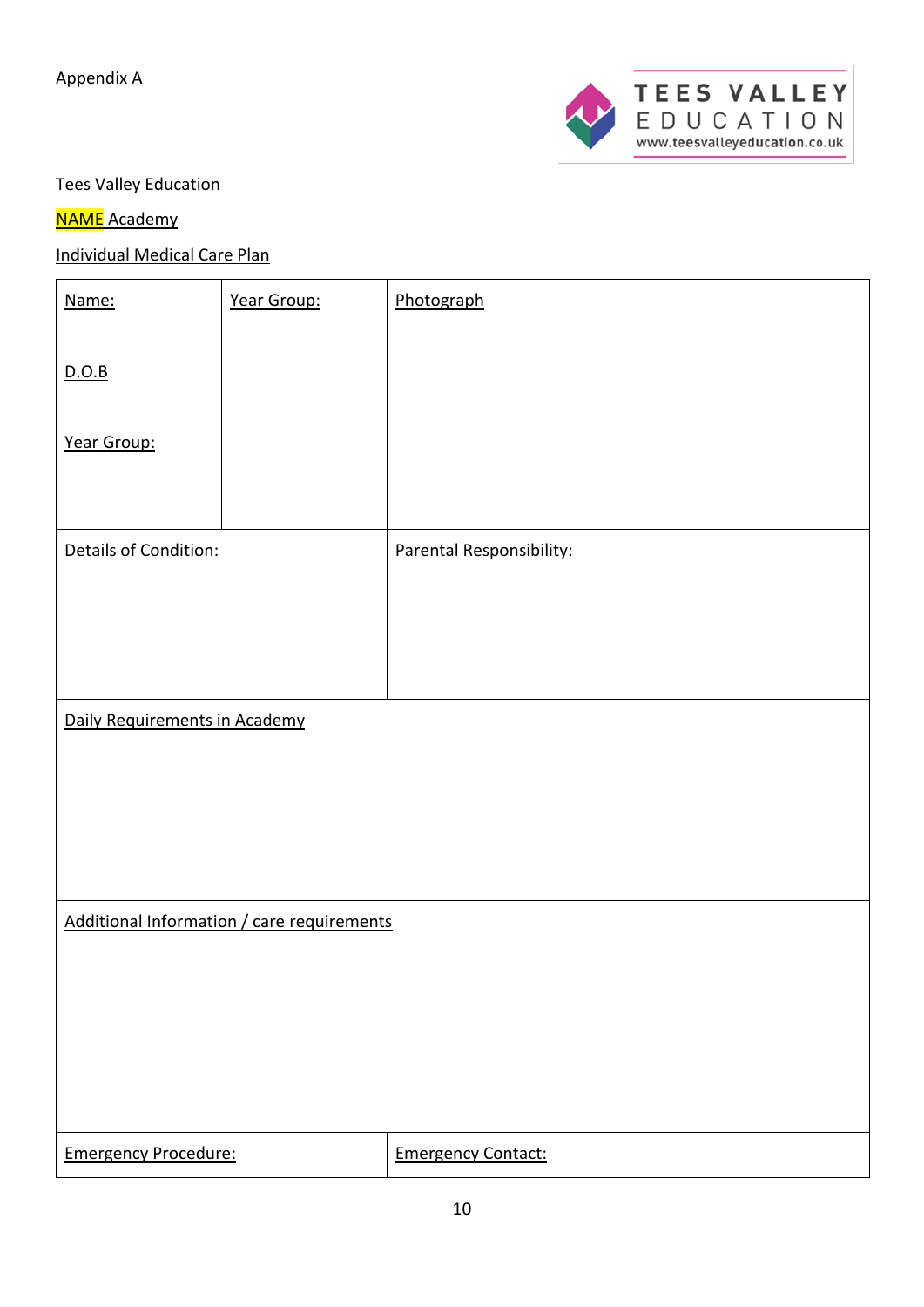| Follow up care: |  |
|-----------------|--|
|                 |  |
|                 |  |
|                 |  |
|                 |  |
|                 |  |
|                 |  |
|                 |  |
|                 |  |

# CARE PLAN DISCUSSED AND AGREED WITH ACADEMY NURSE

| Signed: | Parent |
|---------|--------|
|---------|--------|

Signed: Signed: Signed: Signed: Signed: Signed: Signed: Signed: Signed: Signed: Signed: Signed: Signed: Signed: Signed: Signed: Signed: Signed: Signed: Signed: Signed: Signed: Signed: Signed: Signed: Signed: Signed: Signed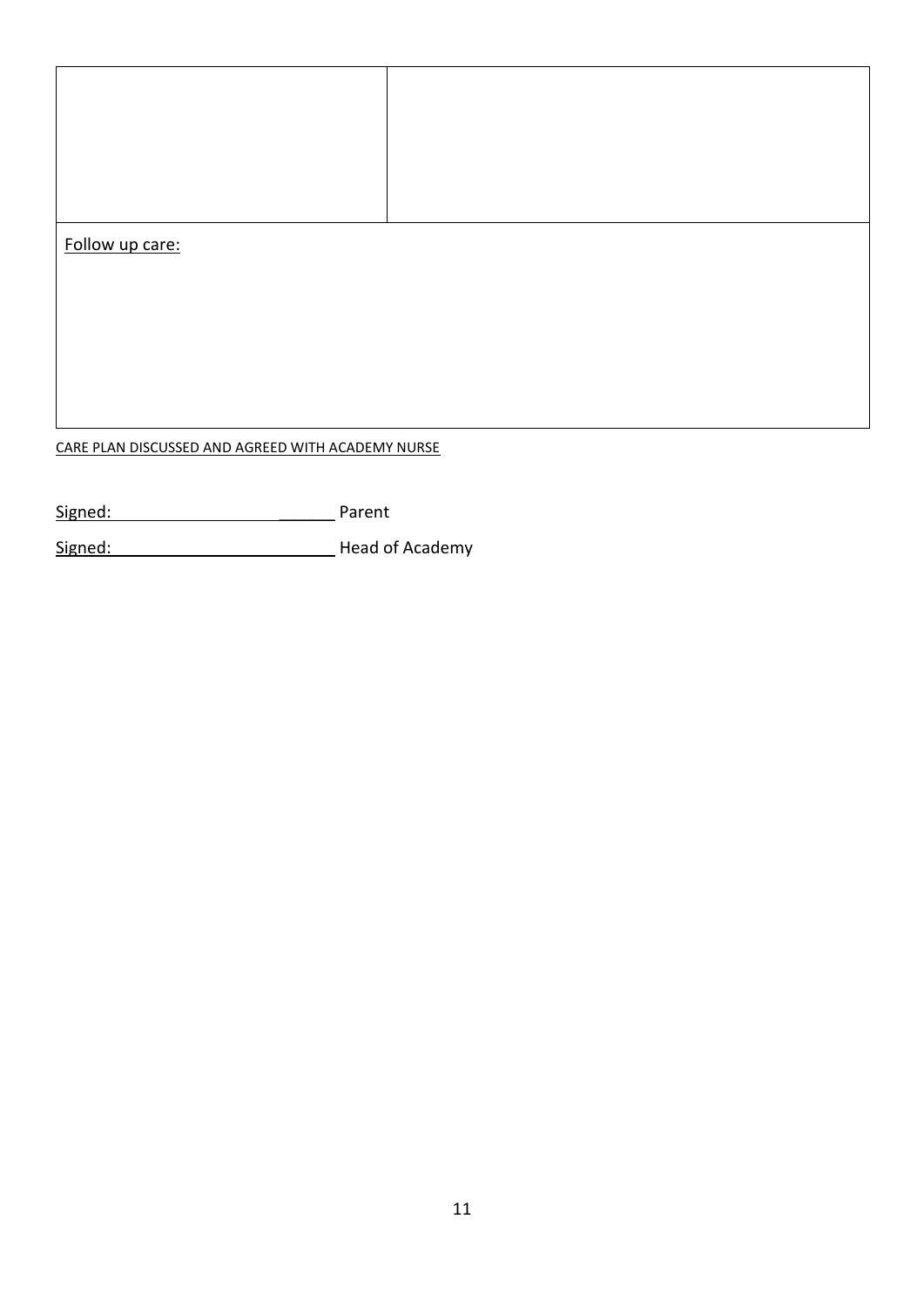

# **NAME PRIMARY ACADEMY**

# LIFE THREATENING ILLNESS RECORD

Please find listed below all children with a Life Threatening Condition.

It is vital that you ensure your staff are aware of this information.

In the case of an emergency, please report immediately to the nearest member of Academy staff.

| Childs Name | Photograph | <b>Medical Condition</b> | Class /<br>Year<br>Group |
|-------------|------------|--------------------------|--------------------------|
|             |            |                          |                          |
|             |            |                          |                          |
|             |            |                          |                          |
|             |            |                          |                          |
|             |            |                          |                          |
|             |            |                          |                          |

Information copied to:

Catering Manager Senior Lunchtime Supervisor Senior Leadership Team Designated First Aid staff Office Staff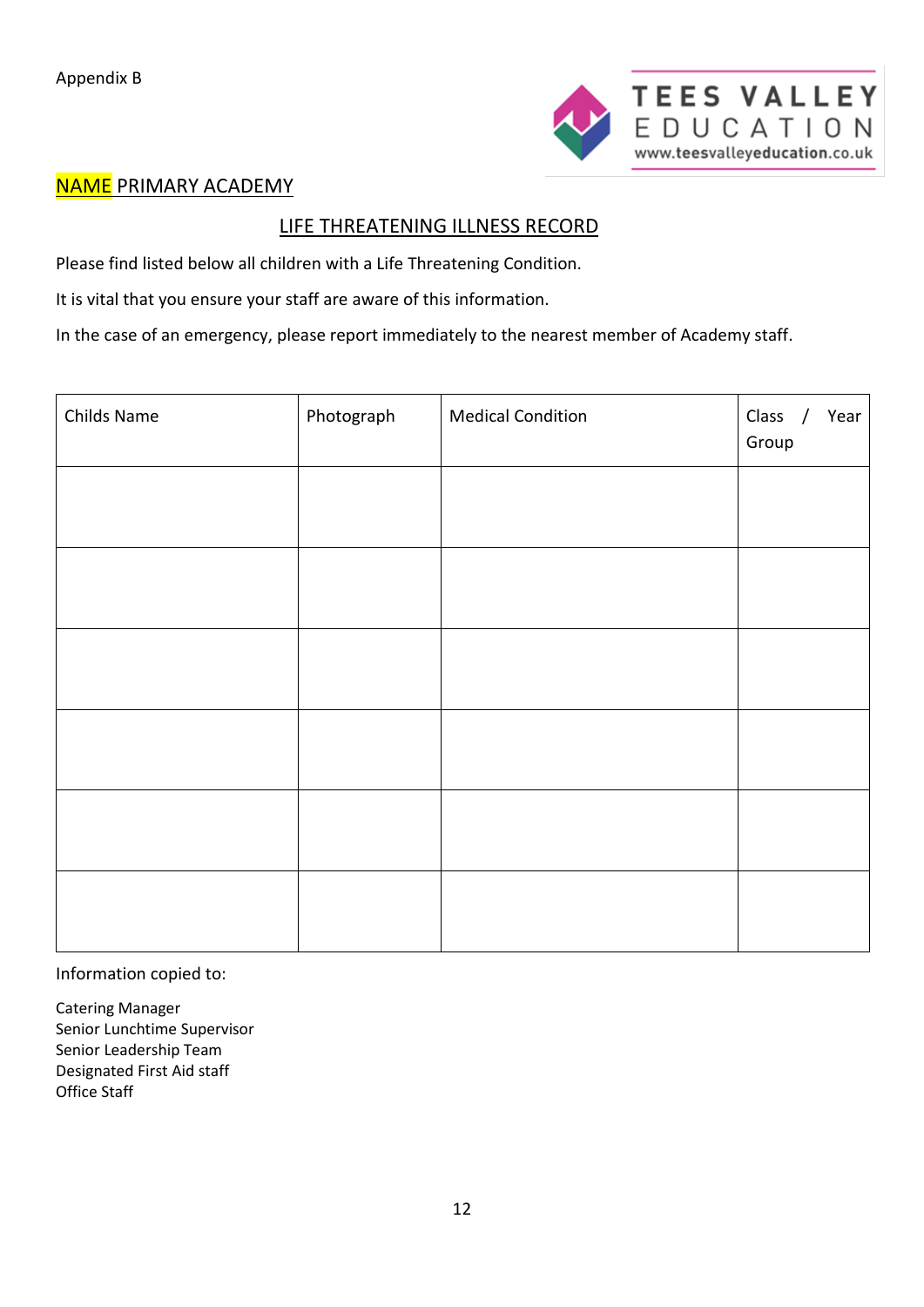Appendix C



| FOOD ADMISISTRATION PROTOCOL |  |  |
|------------------------------|--|--|
|                              |  |  |

#### NAME PRIMARY ACADEMY

#### *Please delete either paragraph as appropriate*

#### *A – Children who are not allowed to eat food provided by Academy*

The above named child will not be allowed to eat anything unless it has been provided from home. In case of a child who is in receipt of free Academy meals, the Local Education Authority will reimburse the parent so that a packed lunch may be provided.

\_\_\_\_\_\_\_\_\_\_\_\_\_\_\_\_\_\_\_\_\_\_\_\_\_\_\_\_\_\_\_\_\_\_\_\_\_\_\_\_\_\_\_\_\_\_\_\_\_\_\_\_\_\_\_\_\_\_\_\_\_\_\_\_\_\_\_\_\_\_\_\_\_\_\_\_\_\_\_\_\_\_\_\_\_\_\_

\_\_\_\_\_\_\_\_\_\_\_\_\_\_\_\_\_\_\_\_\_\_\_\_\_\_\_\_\_\_\_\_\_\_\_\_\_\_\_\_\_\_\_\_\_\_\_\_\_\_\_\_\_\_\_\_\_\_\_\_\_\_\_\_\_\_\_\_\_\_\_\_\_\_\_\_\_\_\_\_\_\_\_\_\_\_\_

Parents will be requested to provide food for parties, science lessons etc. Food technology activities will be monitored to exclude as far as is possible any element of danger relating to food allergies.

#### *B – Children who are allowed to eat food provided by Academy*

For children who have been identified as having an allergy to a single food product and whose parents request that food products are provided in Academy, a supporting letter from their paediatrician / allergist must be appended to the letter from the parent.

The letter from the parent should read:-

I, \_\_\_\_\_\_\_\_\_\_\_\_\_\_\_\_\_\_\_\_\_\_\_\_\_\_\_\_\_\_\_\_\_\_\_\_\_, parent of \_\_\_\_\_\_\_\_\_\_\_\_\_\_\_\_\_\_\_\_\_\_\_\_\_\_\_\_\_\_\_\_\_\_\_\_\_\_\_\_,

who has an allergy to **the end of the same state of the same of the same of the same of the same of the same of the same of the same of the same of the same of the same of the same of the same of the same of the same of th** the Academy for his or her consumption. I understand that every effort will be made by Academy staff to avoid inadvertently giving any foods containing the above allergen to my child, but that this cannot be guaranteed.

| Signed:                | Date: |
|------------------------|-------|
| Relationship to child: |       |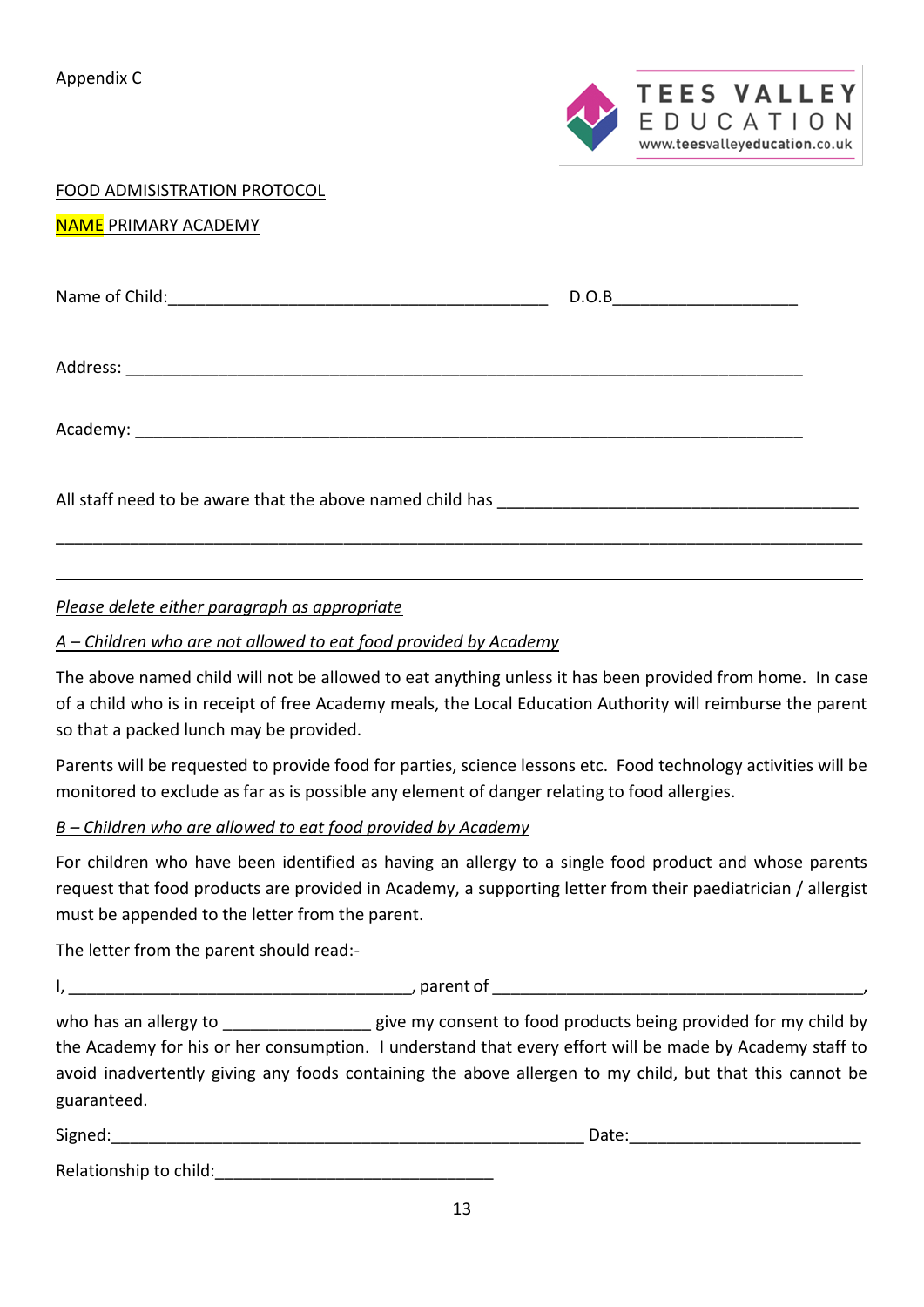

Dear Parent

#### Supporting pupils at school with medical conditions – Home to School Transport

The Department for Education has provided all schools and academies with updated guidance relating to pupils with medical conditions, and how best to support them in school. The guidance includes recommendations for sharing medical details with those responsible for transporting children to and from school. The guidance states that:

*''Governing Bodies have a duty to ensure that policies set out the arrangements to be made in relation to pupils with medical conditions travelling to and from school. This should include what should be done in emergency situations.*

*Where pupils have life threatening conditions, specific transport healthcare plans should be carried on vehicles (these are separate to the individual healthcare plans stored on Academy premises)''.*

If you consent to your child's medical details being kept on the vehicle that transports them to the Academy, I would be grateful if you could sign and return the attached consent form. The Integrated Transport Unit asks that Parents make available to the Bus Driver / Escort the following details:

- Current parent / carer contact details (both mobile and landline numbers)
- Your child's medical condition
- A description of any seizures and signs to look out for

What you would like the Driver / Escort to do in event of a seizure or other medical emergency whilst your child is on the vehicle.

The Integrated Transport Unit has given assurances your child's details will be stored securely.

Thank you for your cooperation. If you require any assistance completing the form please ask a member of the Academy office team. Together we can help ensure every effort is made to keep your child safe whilst they are transported.

Regards

**Signed** 

**SENDCo** Tees Valley Education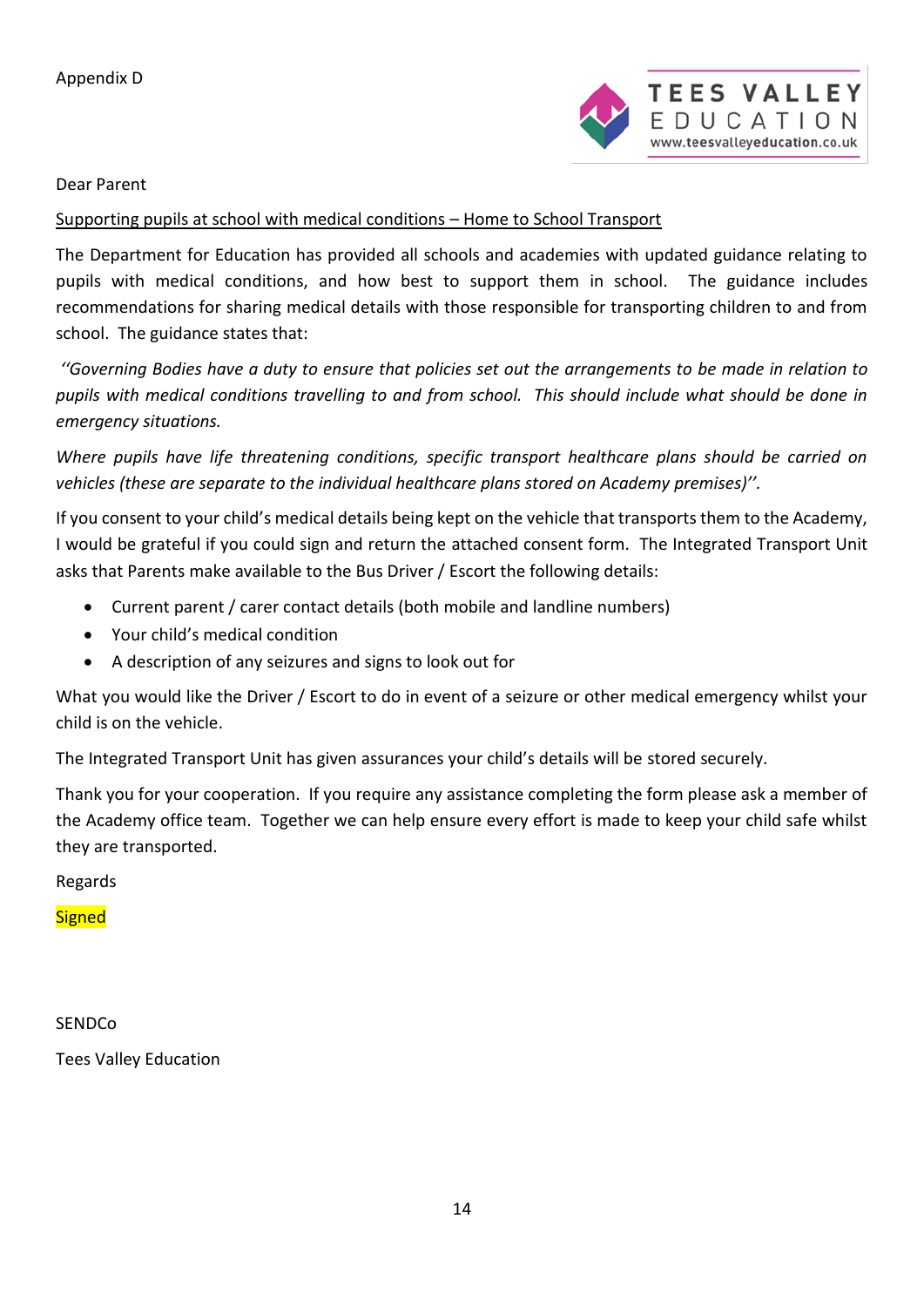

Child Health Care Protocol for Local Authority Transport

## PARENT / CARER TO COMPLETE THIS SECTION

I give consent / do not consent to my child's Healthcare details being kept securely whilst they are on the Home to School Transport vehicle.

| Instructions for the Escort / Driver in the event of seizure or other medical emergency whilst child is being<br>transported |  |
|------------------------------------------------------------------------------------------------------------------------------|--|